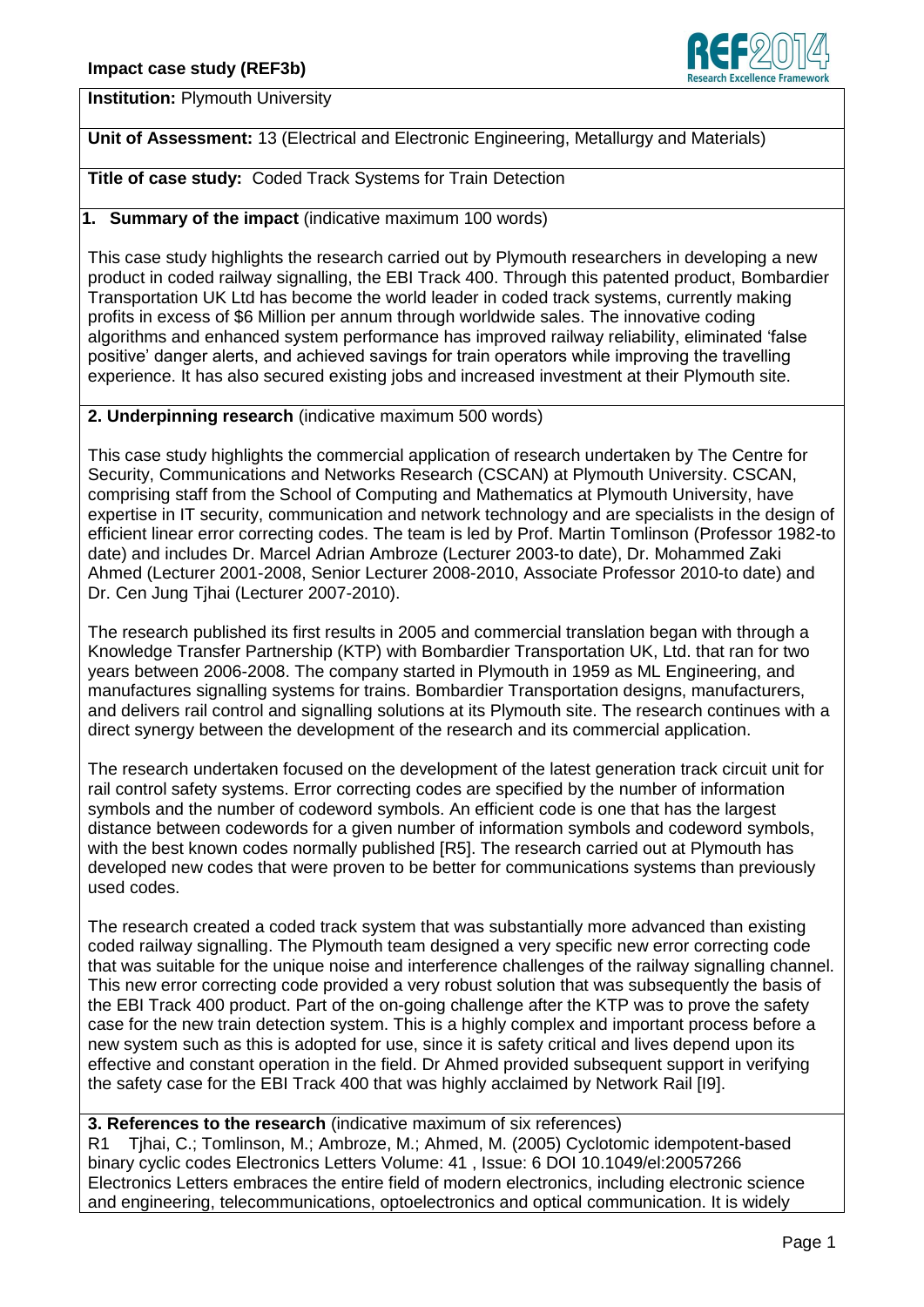

recognised as being the leading journal in its field for the rapid publication of short international research papers at the cutting edge of electronics technology and is highly cited. All articles are peer reviewed.

R2 Tjhai, C.; Tomlinson, M.; Grassl, M.; Horan, R.; Ahmed, M.; Ambroze, M. (2006) New linear codes derived from binary cyclic codes of length 151 Communications, IEE Proceedings- Volume: 153 , Issue: 5 Page(s): 581 – 585

This journal covers the fundamental and generic research for a better understanding of communication technologies to harness the signals for better performing communication systems using various wired and/or wireless media. All articles are per reviewed.

R3 Horan, R.; Tjhai, C.; Tomlinson, M.; Ambroze, M.; Ahmed, M.Idempotents (2006) Mattson-Solomon polynomials and binary LDPC codes Communications, IEE Proceedings- Volume: 153 , Issue: Page(s): 256 - 262 DOI 10.1049/ip-com:20050415

R4 Tjhai, C.; Tomlinson, M (2007) Results on binary cyclic codes, Electronics Letters Volume: 43 , Issue: 4 DOI 10.1049/el:20073898 Page(s): 234 – 235

R5 CJ Tjhai, Martin Tomlinson, Markus Grassl (2011) There is No Binary [35,10,13] Code, 6094 - 6096. In IEEE Transactions on Information Theory 57 (9)

M. Tomlinson, M. Jibril, C. Tjhai, S.V. Bezzateev, M. Grassl and M.Z. Ahmed (2013) A generalised construction and improvements on nonbinary codes from Goppa codes. IEEE Transactions on Information Theory. 59(11):7299-7304

## **4. Details of the impact** (indicative maximum 750 words)

The research undertaken has impacted on the performance of Bombardier by opening up new international markets. This has led to an investment in their Plymouth site which exports some of the products. The innovative coding algorithms and enhanced system performance has improved railway reliability, eliminated 'false positive' danger alerts, and so achieved savings for train operators while improving the travelling experience.

The research has led to the EBITrack 400 being launched by Bombardier. Officially launched at the InfraRail exhibition at the NEC in March 2008, the system has enabled Bombardier to reinforce their market presence and increase their market share. It has resulted in increased worldwide sales of the system in international markets including European and Asian markets, Australia and the USA. It has led to projected worldwide sales in excess of \$6m per annum (2,000 systems per annum) in international markets including; the UK, Spain, The Netherlands, Russia, Latvia, India, Australia and the USA, and has also triggered an increase in sales enquiries for the product family of over 200% with a further 30% gained due to recovery of markets recently lost to competitors. The KTP project was awarded the 'KTP Business Impact Award 2011', presented at Innovate 2011 [14,15,16,17]. This award, funded by the Technology Strategy Board, is awarded to the business that has benefited most from its KTP project.

As Bombardier state:

*"As a result of our successful collaboration with the University of Plymouth through KTP, the joint team developed a cutting-edge product that is innovative and marketable and has already secured a market lead over its world-wide competitors"* (Bombardier Transportation).

The EBITrack 400 offers significant reliability advantages over other products on the market After seeing a presentation of the new EBITrack 400 coded track circuit system, Network Rail approached Bombardier to adopt the system for use in the UK, which is unprecedented within the industry and makes Bombardier the only UK company to have coded track circuit technology being trialled by Network Rail.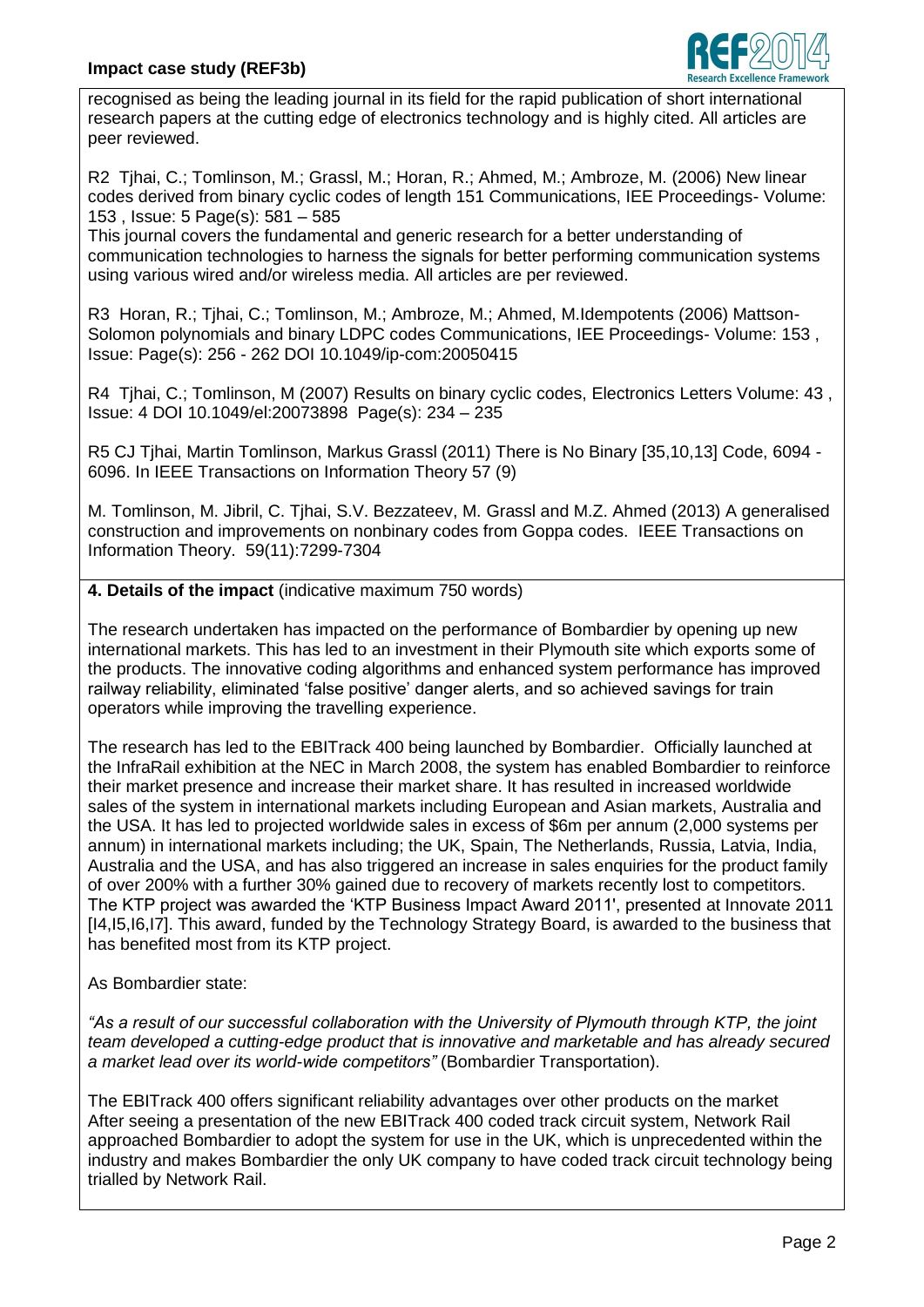## **Impact case study (REF3b)**



*"The EBI Track range embodies several significant design enhancements over its predecessors, principally: A unique, exceptionally safe, coding system and communication technique - a particular feature of EBI Track 400; and extremely high immunity against traction current interference. The EBI Track 400 coded track circuit offers a significant improvement in track circuit performance since: Dangerous failures caused by traction current interference are practically impossible. The incidence of nuisance failures is significantly reduced because of improved ability to tolerate excessive traction current interference;"* (The Institution of Railway Signal Engineers)[I8].

At a more local level, the research has had a significant impact on the Bombardier site in Plymouth. The new product and increased orders has ensured the long term survival of the site, securing the jobs of 60 people and retaining vital skills by ensuring that Bombardiers research, design, development and manufacturing functions remain in the UK [I1,I2,I3]. The knowledge embedded through this Partnership has also been vital to the company's long term strategic direction and has enabled it to compete for a larger range of future work and projects. The research has ensured that Bombardier are now far ahead of their competitors and they have continued to use this market advantage to grow and develop. All Research and Development funding for the Plymouth site is generated from its product sales, so it is vital to demonstrate long term viable product development opportunities within the UK business to the multinational business. This will have a significant impact upon future innovation and on-going job security at the site.

In markets where export from the UK is not possible the technology is manufactured under license in those countries, thus returning the funding to the UK. It has created jobs in other countries including Russia and Sweden. The intellectual property and codes that makes the system unique are so critical and confidential that they are kept securely at the Plymouth Bombardier site.

**5. Sources to corroborate the impact** (indicative maximum of 10 references)

I1 Letter with the following facts, figures and information from Bombardier Transportation UK, Ltd.

- New markets
- Number of units sold per annum
- Existing markets
- Statement or quote from industry

I2 Local News story http://www.thisisdevon.co.uk/University-partnership-leads-innovation/ story-13553931-detail/story.html

I3 Local News story http://www.thisisplymouth.co.uk/Safety-wins-award-saves-jobs/ story-13540259-detail/story.html

I4 INNOVATE Business Impact. <http://www.innovateuk.org/content/news/outstanding-business-partnerships-and-future-busin.ashx>

I5 National Rail News

<http://www.rtmjobs.com/rail-news/article/2053-bombardier-wins-business-impact-award/>

I6 KTP Online

[http://www.ktponline.org.uk/assets/2011/special/2011AwardsBestOfBest.pdf,](http://www.ktponline.org.uk/assets/2011/special/2011AwardsBestOfBest.pdf) page 11.

I7 Railway Industry Association News [http://www.riagb.org.uk/images/news\\_documents/1318598658.pdf](http://www.riagb.org.uk/images/news_documents/1318598658.pdf)

I8 Institution of Railway Signal Engineers IRSE NEWS ISSUE 147, Pages 2-7, JULY/AUGUST